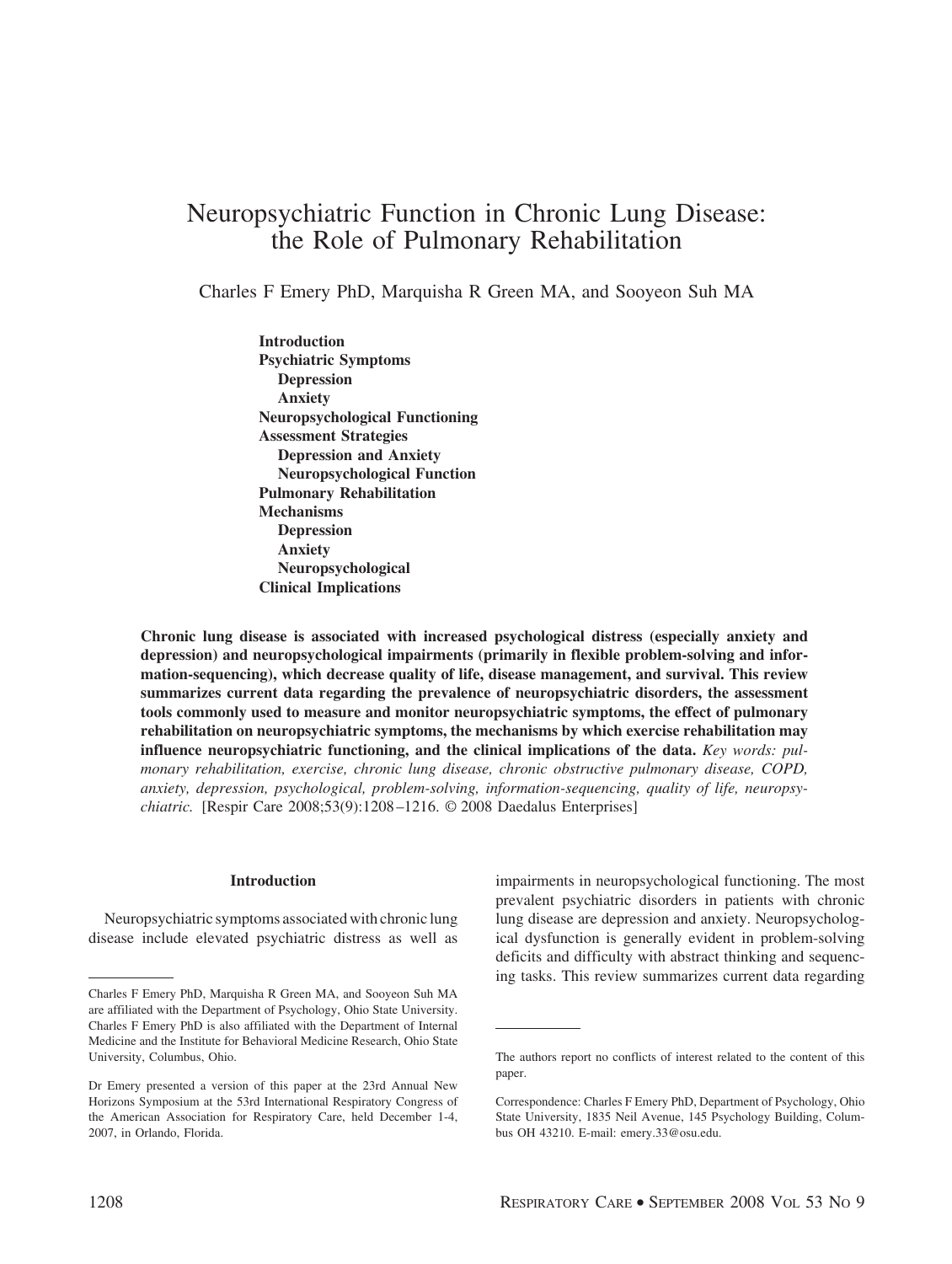the prevalence and common symptoms of psychiatric disorders in patients with chronic lung disease, and frequently used assessment tools for measuring and monitoring neuropsychiatric symptoms. We will highlight effects of pulmonary rehabilitation on neuropsychiatric symptoms in patients with chronic lung disease, the mechanisms by which pulmonary rehabilitation may influence neuropsychiatric functioning, and the clinical implications of the extant data. Most of the research has been with patients with chronic obstructive pulmonary disease (COPD); therefore, we will focus primarily on that patient group.

Patients with COPD are more likely than age-matched peers to report symptoms of distress, especially depression and anxiety. In addition, psychological distress in patients with COPD is associated with impaired quality of life and restricted activities of daily living.<sup>1</sup> Furthermore, functional capacity of patients with COPD is more strongly associated with emotional/psychosocial factors (eg, depression, anxiety, somatization, low self-esteem, attitudes toward treatment, social support) than with traditional physiological indicators.2 Although psychological factors are associated with functional performance, the influence of psychological factors on disease progression and mortality in patients with COPD is still unknown.

Neuropsychological functioning is important to address in patients with COPD, because cognitive deficits may contribute to difficulty monitoring the intensity of their symptoms,<sup>3</sup> reduced adherence to their medications,<sup>4,5</sup> and poor quality of life, as reflected in reduced functional abilities.6

#### **Psychiatric Symptoms**

# **Depression**

Six percent to 42% of patients with COPD have substantial symptoms of depression or clinical depression.7-9 Depression in patients with COPD is often marked by feelings of hopelessness and pessimism, reduced sleep, decreased appetite, increased lethargy, concentration difficulty, and social withdrawal (Fig. 1).10 Depression is associated with impairment in functional abilities and performing activities of daily living,<sup>2,11-13</sup> poorer self-reported health,<sup>14</sup> impaired self-management of disease exacerbations, and poor health behaviors.15-17 The correlation between depressed mood and disease severity is modest,<sup>18</sup> but depression symptoms are important correlates of perceived functioning, and subclinical depression symptoms are associated with greater self-reported physical disability and poorer quality of life.19

# **Anxiety**

Recent estimates indicate a prevalence of anxiety disorders ranging from 2% to over 50% in patients with



Fig. 1. Common symptoms of depression (dashed circle) and anxiety (solid circle) in patients with chronic obstructive pulmonary disease.

COPD.7,9,11,16 Anxiety is associated with reduced functional ability and rehospitalization in patients with chronic lung disease.11,20 Symptoms of anxiety are manifested in a variety of ways, including physiological signs of arousal, such as tachycardia, sweating, and dyspnea.<sup>21</sup> Symptoms of anxiety may overlap with symptoms of depression (see Fig. 1). A substantial proportion (up to 41%) of patients with COPD may experience panic attacks, characterized by bouts of intense anxiety, physiological arousal, temporary cognitive impairment, and a strong desire to flee the situation.16,22 Interestingly, although patients with panic report more catastrophic misinterpretations of bodily symptoms, they do not differ from patients without panic on measures of physical functioning, disease severity, shortness of breath, or psychological distress. Thus, it has been suggested that panic symptoms may reflect a cognitive interpretation of pulmonary symptoms rather than objective pulmonary status.<sup>22</sup>

Fluctuation of pulmonary symptoms associated with daily stressors does not appear to be influenced by anxiety symptoms per se.23 However, symptoms of panic disorder may distract patients from self-management of disease exacerbations.16 The small number of published studies on this subject is confounded by differences in the measurement of anxiety.

## **Neuropsychological Functioning**

In patients with COPD, mild neuropsychological deficits have been observed that cannot be explained by normal aging.24 Cognitive impairment, in turn, is associated with mortality and may compromise medical and surgical management in patients with COPD (Fig. 2).4,25 However, there is debate regarding the nature of the deficits and the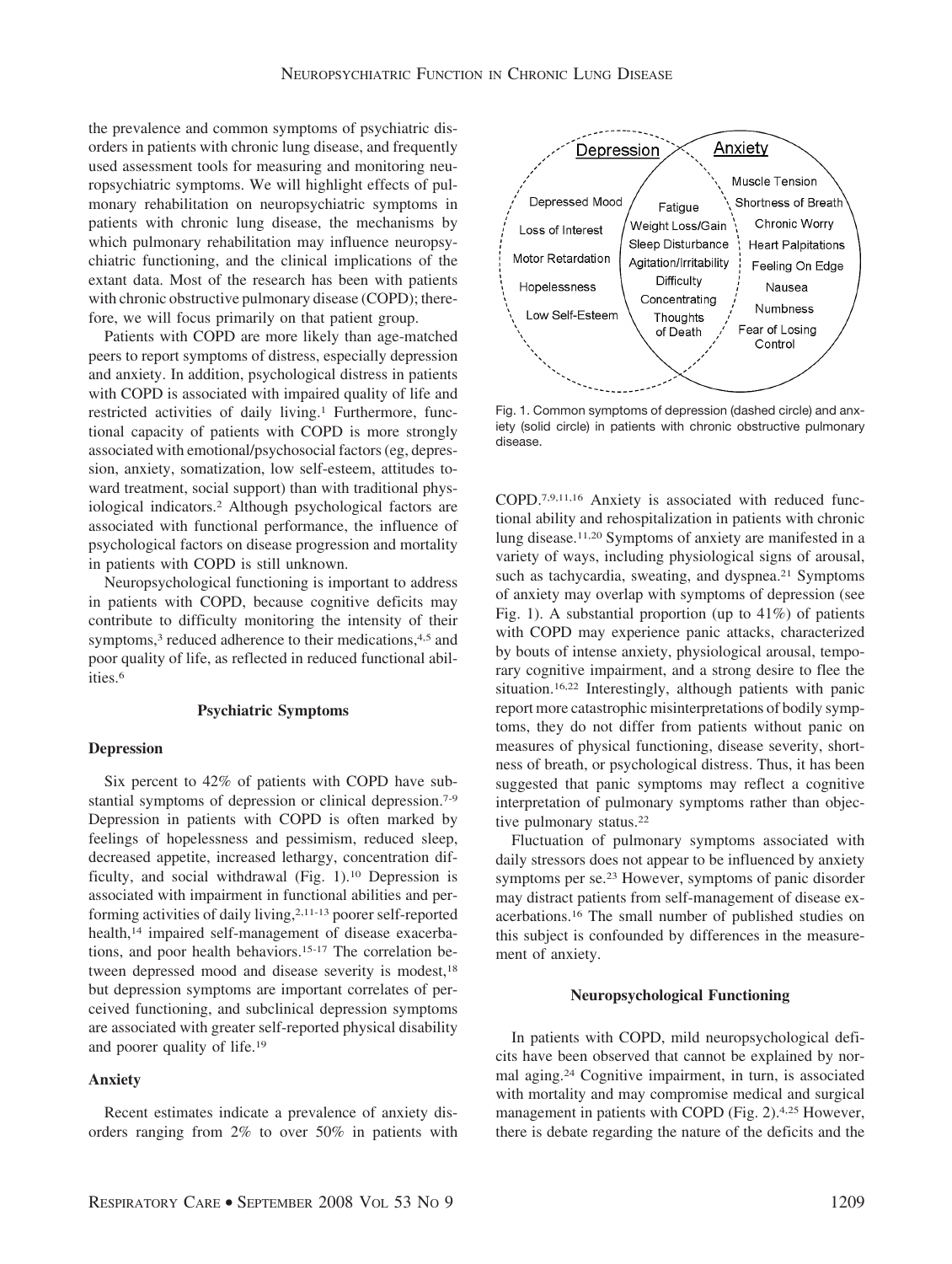

Fig. 2. Cumulative survival in patients grouped according to the absence or presence of a combined abnormal score on the copying-adrawing-with-landmarks test (of neuropsychological functioning) and hypoxemia. (Adapted from Reference 25, with permission.)



Fig. 3. Learning curves of normal subjects, patients with chronic obstructive pulmonary disease (COPD), patients with Alzheimer's disease, and healthy older adults. The curves are obtained by plotting the number of correctly recalled words against the corresponding recall from 5 consecutive recalls of the Rey's test. (Adapted from Reference 28.)

extent to which they are related to hypoxemia. Impairments have been documented in verbal processing, attention, deductive thinking, drawing skills, passive recognition, active recall, abstract reasoning, memory, language, and speed of performance,25-29 but verbal intelligence does not appear to be affected.30 Studies confirm that the cognitive performance of patients with COPD reflects isolated deficits that do not resemble cognitive deficits in patients with dementia.31,32 Learning in patients with COPD is slower than normal, but significantly better than in patients with Alzheimer's disease (Fig. 3). Hypoxemia is associated with greater impairment in cognitive performance, but cognitive performance of severely hypoxemic subjects is generally better than that of demented patients.

Frequently cited data from the combined Nocturnal Oxygen Therapy Trial and the Intermittent Positive Pressure Breathing Trial document a positive correlation between neuropsychological impairment and hypoxemia.30 Control subjects performed better than mildly hypoxemic patients, who performed better than moderately or severely hypoxemic patients. Hypoxemic patients demonstrate deficits in verbal memory, mental flexibility, delayed recall, attention, and drawing ability.25,33,34 However, those studies and others indicate that neuropsychological functioning is not associated with standard pulmonary function variables (eg, forced expiratory volume in the first second) and appears to be only moderately associated with hypoxemia.35 Age and education typically have accounted for the largest share of differences in neuropsychological performance.<sup>30</sup> Because sleep disorders also are associated with hypoxemia and neuropsychological dysfunction,<sup>36</sup> it has been suggested that sleep-disordered breathing and sleep apnea may be additional risk factors for neuropsychological impairment in patients with COPD.37 In addition, depressive symptoms may exacerbate cognitive deficits, but cognitive impairment in these patients is not strongly associated with depression.26

Shim and colleagues described biological correlates of these neuropsychological deficits; they found diminished cerebral metabolism in the parietal white matter of the brain in COPD patients.38 Patients with COPD have deterioration in cerebral perfusion in the brain, and hypoxemic patients exhibit greater decreases in perfusion than do nonhypoxemic patients.33 Hypoxemic patients with COPD also exhibit abnormalities in cerebral membrane phospholipids.39

#### **Assessment Strategies**

Despite the relatively high prevalence of depression and anxiety in patients with COPD, depression and anxiety often are not assessed or treated in this population.<sup>11,40,41</sup>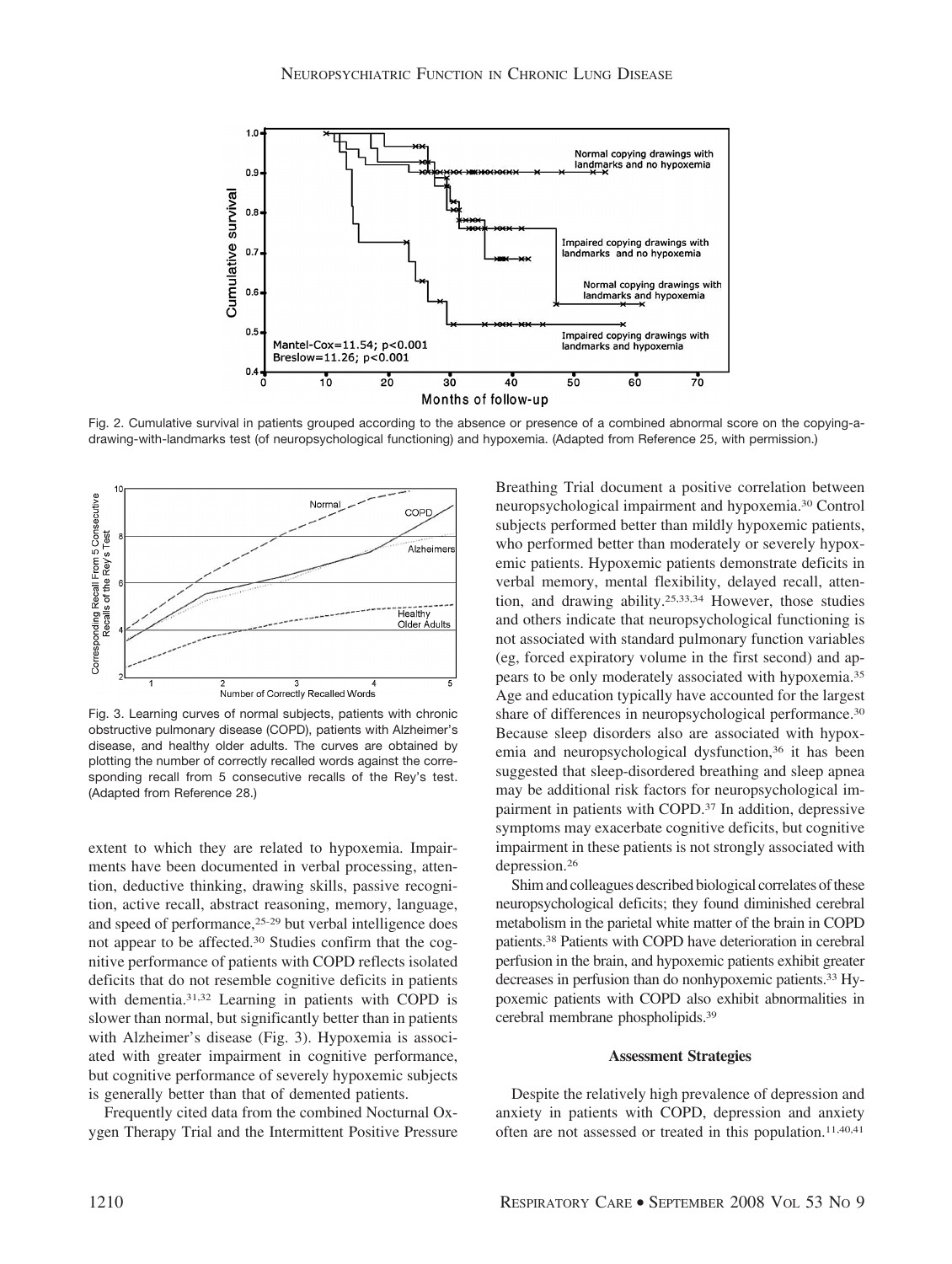### **Depression and Anxiety**

Common measures of depression include the Beck Depression Inventory,42 and the Center for Epidemiological Studies Depression Inventory.43 The Beck Depression Inventory is a widely-used, 21-item measure of depressive symptoms, and it has excellent psychometric properties.<sup>44</sup> The score range is 0 to 63, and a score  $> 20$  indicates moderate depression. The Center for Epidemiological Studies Depression Inventory is a 20-item measure of depression; it has been validated in community-residing older adults. The score range is 0 to 60. A score  $> 16$  indicates depression that may be clinically important. Both of these measures provide useful indicators of change in depressive symptoms. The Beck Depression Inventory is frequently used in therapeutic settings to document week-to-week change in depressive symptoms.<sup>45</sup> The Patient Health Questionnaire Depression Scale46 is a 9-item self-report measure to screen and diagnose depressive disorders in patients in primary care. It has good reliability ( $\alpha = 0.89$ ) and adequate validity, <sup>47</sup> and provides a useful measure of change in depressive symptoms.

Anxiety measures include the Beck Anxiety Inventory<sup>48</sup> and the State-Trait Anxiety Inventory.49 The Beck Anxiety Inventory is a 21-item measure of symptoms of anxiety; it has excellent internal consistency and good test-retest reliability (1-week interval) of 0.75.50 The score range is 0 to 60. A score  $> 20$  indicates moderate anxiety. The State-Trait Anxiety Inventory is a 40-item measure; 20 items assess transient (state) anxiety, and 20 items assess longstanding (trait) symptoms of anxiety. Both the Beck Anxiety Inventory and the State-Trait Anxiety Inventory are useful for evaluating changes in symptoms of anxiety.

A measure designed to evaluate both depression and anxiety in physically ill patients is the Hospital Anxiety and Depression Scale,<sup>51</sup> which is a self-administered questionnaire with 14 items (7 on anxiety and 7 on depression). None of the 14 items focus on somatic symptoms of depression or anxiety; this minimizes the potential of confounding by physical symptoms of illness, which often overlap with symptoms of distress. Thus, it may be a particularly useful measure for patients with COPD.

## **Neuropsychological Function**

Cognitive function has long been conceptualized in the 2 broad domains of fluid and crystallized intelligence.52 Crystallized intelligence refers to accumulated knowledge from experience and training, and it generally tends to remain intact well into old age. Fluid intelligence refers to reasoning and problem-solving ability, and is measured by tasks that involve rapid and flexible manipulation of ideas and symbols. Fluid intelligence declines with age,53,54 and decreases are most evident in working memory, processing speed, organization, flexible problem-solving, and attentional control. The fluid component of intelligence is of greatest relevance for studies of patients with COPD, because deficits have been observed primarily in those components of neuropsychological functioning.

The most common instrument used in neuropsychological assessment batteries is the Wechsler Adult Intelligence Scale III, which measures overall intellectual ability and has index scores that reflect verbal and performance domains of functioning.55 The performance domain score reflects fluid intelligence; therefore, the subtests that compose the performance score (eg, digit symbol, digit span) are used most frequently to evaluate deficits associated with COPD. Additional neuropsychological measures commonly used to evaluate patients with COPD include:

- Trail Making Test: Measures sequencing ability and visual motor tracking<sup>56</sup>
- Stroop Interference Test: Measures ability to shift perceptual set and meet changing demands of a task $57$
- Wisconsin Card Sort: Measures abstract conceptual skills, cognitive flexibility, and ability to test hypotheses and utilize error feedback<sup>58</sup>
- Selective Reminding Task: Measures verbal learning and memory<sup>59</sup>
- Controlled Oral Word Association Test: Measures capacity for organized processing of verbal information<sup>60,61</sup>
- Wechsler Memory Scale III: Measures attention, concentration, visual memory, and verbal memory55

The Mini Mental Status Examination is a global assessment tool used widely in clinical settings and in research.<sup>62</sup> Although patients with COPD are significantly more likely to exhibit deficits on the Mini Mental Status Examination,26 it provides only a gross indicator of cognitive function and is not useful for identifying specific areas of cognitive dysfunction in patients with COPD.63

Studies have examined self-perceptions of cognitive performance, but have not evaluated the extent to which selfperceptions reflect objective cognitive performance. Mood and other indicators of psychiatric functioning may be confounding variables in the self-assessment of cognitive functioning, because depression and anxiety are associated with perceptions of poorer cognitive performance, regardless of objective cognitive performance.

## **Pulmonary Rehabilitation**

Exercise rehabilitation of patients with COPD, in programs ranging from 3 weeks to 1 year, is associated with enhanced psychological functioning, including reduced depression and anxiety.35,64-67 Although not all studies have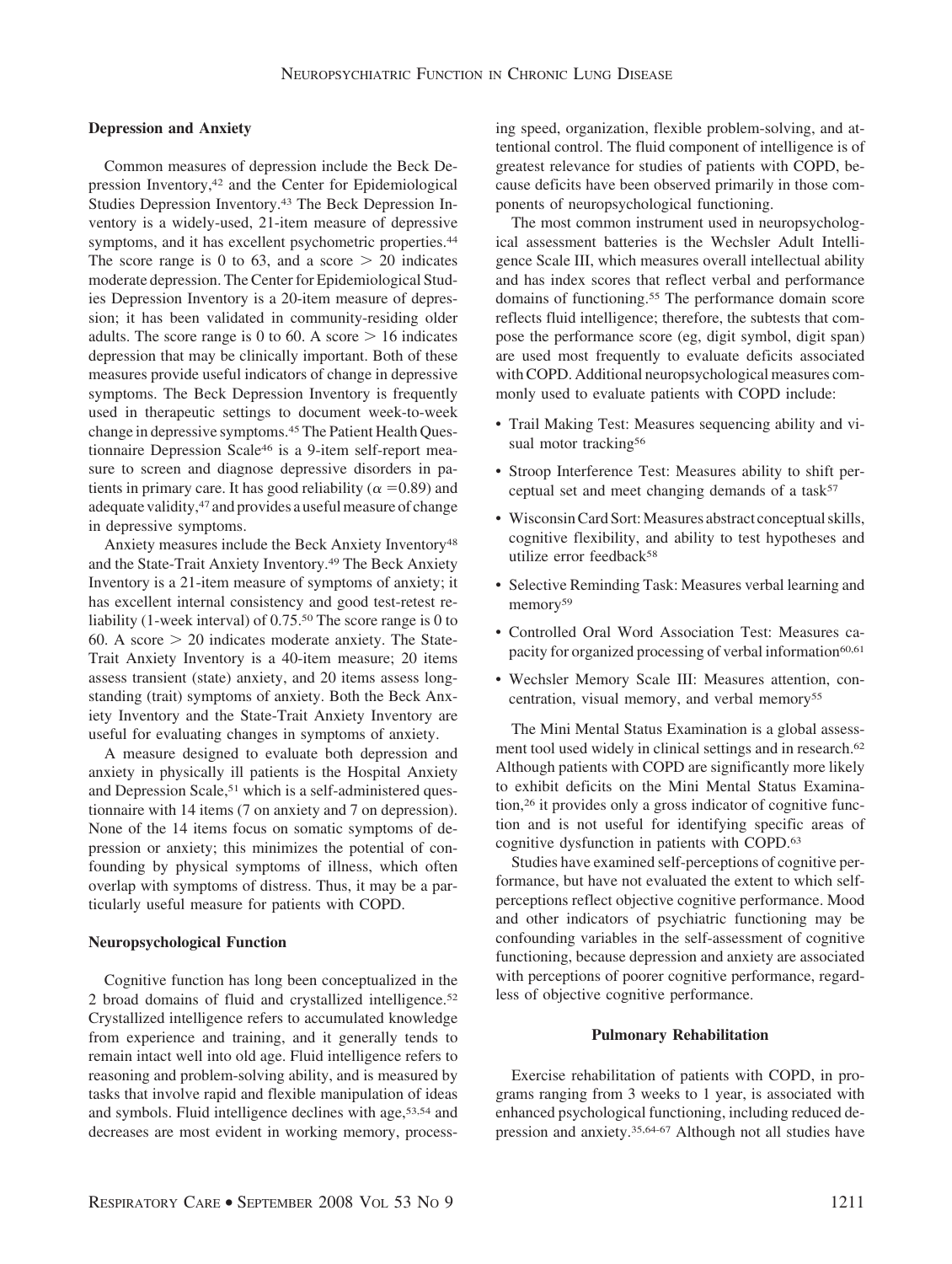indicated enhanced psychological well-being following exercise rehabilitation,<sup>68</sup> the preponderance of recent evidence supports the utility of exercise rehabilitation for reducing depression and anxiety. The conflicting results from the various studies may reflect differences in the degree to which patients with COPD experience symptoms of distress, and differences in the measurement of psychological outcomes.

Studies of exercise and cognitive function in patients with COPD indicate that exercise is associated with enhanced cognitive performance.<sup>35,64,69</sup> In particular, there is evidence of an association between exercise and verbal fluency and other cognitive measures that reflect components of fluid intelligence (sequencing, problem-solving, abstract reasoning). One study found no overall improvement in cognitive performance following a 3-week intervention, but the patients who were more impaired at baseline had significant improvement in cognitive function.<sup>65</sup> Overall, these data are consistent with results of recent studies with healthy older adults, which indicated a positive effect of exercise on cognitive tasks that reflect executive function (eg, purposive behavior, self-control, ability to shift attention).70,71 However, to date the experimental evidence is still limited regarding the influence of exercise interventions on cognitive performance in patients with COPD.

Two relatively recent studies examined the effect of long-term exercise on cognitive functioning in patients with COPD. One study found that an 18-month training program of aerobic and strength-training exercises was associated with improved cognitive performance, as measured with the Culture Fair Intelligence Test, which measures fluid intelligence.<sup>69</sup> A second study found that exercise nonadherence was associated with a decline in cognitive performance during a 12-month follow-up.72 The latter provided follow-up data from an exercise intervention in patients with COPD, in whom verbal fluency improved.35 Although performance on the verbal fluency task was maintained regardless of exercise during follow-up, participants who were nonadherent during the follow-up period had a significant decline in performance on a task that reflected alertness and psychomotor speed (digit symbol subtest of the Wechsler Adult Intelligence Scale) and in exercise endurance (as measured by maximum oxygen consumption), but there was no association between decline in maximum oxygen consumption and decline in cognitive performance. The 18-month longitudinal study found an association between improved exercise capacity and improved cognitive performance,<sup>69</sup> but neither of these long-term follow-up studies evaluated additional mechanisms (mediators or moderators) in the relationship between exercise and cognitive performance.



Fig. 4. Hypothesized cognitive and behavioral mechanisms by which exercise affects depression.

# **Mechanisms**

Several mechanisms have been hypothesized to explain the effect of exercise rehabilitation on psychiatric symptoms and on cognitive/neuropsychological performance.

# **Depression**

Reduction in depression following exercise may result from both biological and behavioral influences. Increases in endogenous opiates (eg, endorphins, enkephalins) following exercise are associated with reduced depression.73-76 A second proposed biological exercise mechanism is increased availability of brain neurotransmitters such as serotonin, dopamine, and norepinepherine, all of which are typically low in depressed individuals. Several animal studies have documented increased brain levels of serotonin and norepinephrine following exercise.77-81 Exercise also appears to be associated with reduction in pro-inflammatory cytokines (eg, interleukin 6), which are associated with depressed mood and general psychiatric distress.<sup>82,83</sup>

Behavioral mechanisms also have been hypothesized (Fig. 4). Exercise may provide a distraction from worrying or engaging in thought patterns that are more susceptible to depression, such as rumination. Active distraction significantly remediates depressed mood.84,85 In addition, depressed individuals often have low self-efficacy for obtaining desirable goals and coping with their depression. Exercise may increase self-efficacy by providing individuals with a meaningful mastery experience.<sup>86,87</sup> Exercise engages participants in regular, pleasurable activity, thereby providing daily pleasant events that reduce depression.88 Group exercise also provides regular social contact and social support that may reduce depression in socially-isolated individuals. Exercise in healthy older adults increases social support and social functioning.<sup>89</sup>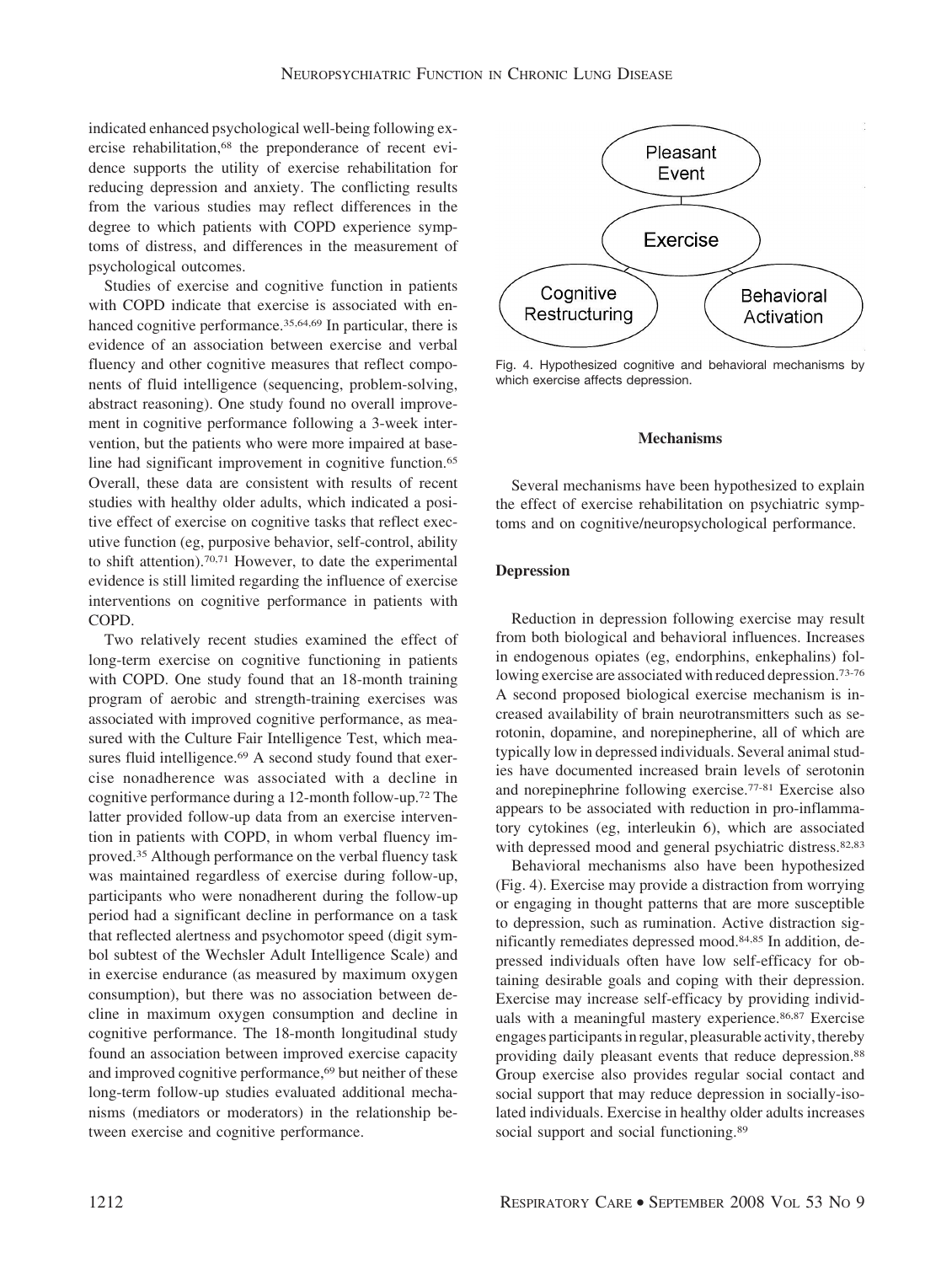

Fig. 5. Hypothesized cognitive and behavioral mechanisms by which exercise affects anxiety.

## **Anxiety**

Anxiety reductions are likely to occur via the biological and behavioral mechanisms listed above and shown in Figure 5. In addition, because anxiety symptoms (eg, dyspnea, hyperventilation) may mimic symptoms of respiratory disease, exercise rehabilitation allows participants to experience their symptoms safely and become desensitized to the symptoms by learning to distinguish between physical and emotional symptoms. Dyspnea causes fear of suffocation and death, which is a source of substantial anxiety.10 Individuals who are anxious may misinterpret or catastrophize about the experience of dyspnea.90 The emotional arousal of anxiety increases ventilatory demand on the body, which may lead to hypoxia or hypercapnia. Increased physiological arousal, in turn, exacerbates anxiety symptoms, which then produce greater physiological insufficiency, resulting in a circular pattern that is difficult to break.10

A thermogenic effect of exercise also has been postulated. Increased temperature in specific brain regions, such as the brain stem, may lead to an overall feeling of relaxation and decrease in tension.73,91

#### **Neuropsychological**

There are several proposed mechanisms by which exercise rehabilitation may improve neuropsychological status in patients with COPD (Fig. 6). First, exercise may increase blood flow to the brain and increase the transport and utilization of oxygen in the cerebral environment and therefore enhance cerebral metabolic activities.<sup>91-94</sup> Exercise also may affect cognitive function by stimulating brain neurotransmitters such as brain-derived neurotrophic factor, which is associated with regulation of neuronal proliferation and differentiation. In rodents, exercise increases hippocampal brain-derived neurotrophic factor and enhances brain plasticity.95,96 Human studies found that acute



Fig. 6. Hypothesized mechanisms by which exercise affects neuropsychological function.

exercise increases brain-derived neurotrophic factor, 97,98 with corresponding increase in cognitive performance.<sup>99</sup> It has also been suggested that increased oxygen transport to the brain following exercise may enhance metabolism of several neurotransmitters such as acetylcholine, dopamine, norepinephrine, and serotonin.100,101

Biobehavioral mechanisms may also operate to link exercise and cognitive function by reducing distress. Clinical depression is associated with impaired cognitive functioning and specific deficits in executive functioning, psychomotor speed, visuospatial tasks, and attention.102,103 Khatri and colleagues<sup>70</sup> found that 4 months of exercise in depressed middle-age and older adults was associated with greater improvement in memory and executive functioning than was 4 months of anti-depressant medication. Thus, it appears that exercise-related processes contribute to cognitive change and that reduced depression alone is not sufficient to produce change in cognitive function.

# **Clinical Implications**

There is good evidence of neuropsychiatric benefits from pulmonary rehabilitation, especially improved mood and cognitive performance. Randomized controlled studies in the past 10 years have found reduced depression and anxiety, and improved capacity for abstract thinking and sequencing, and these data resulted in a more enthusiastic endorsement of psychological/psychiatric benefits in recent guidelines for pulmonary rehabilitation.104 This is encouraging news for clinical treatment of patients with COPD in pulmonary rehabilitation. However, these data also indicate a need for regular assessment of psychiatric symptoms and neuropsychological functioning in patients, because of the relatively high rates of distress and dysfunction,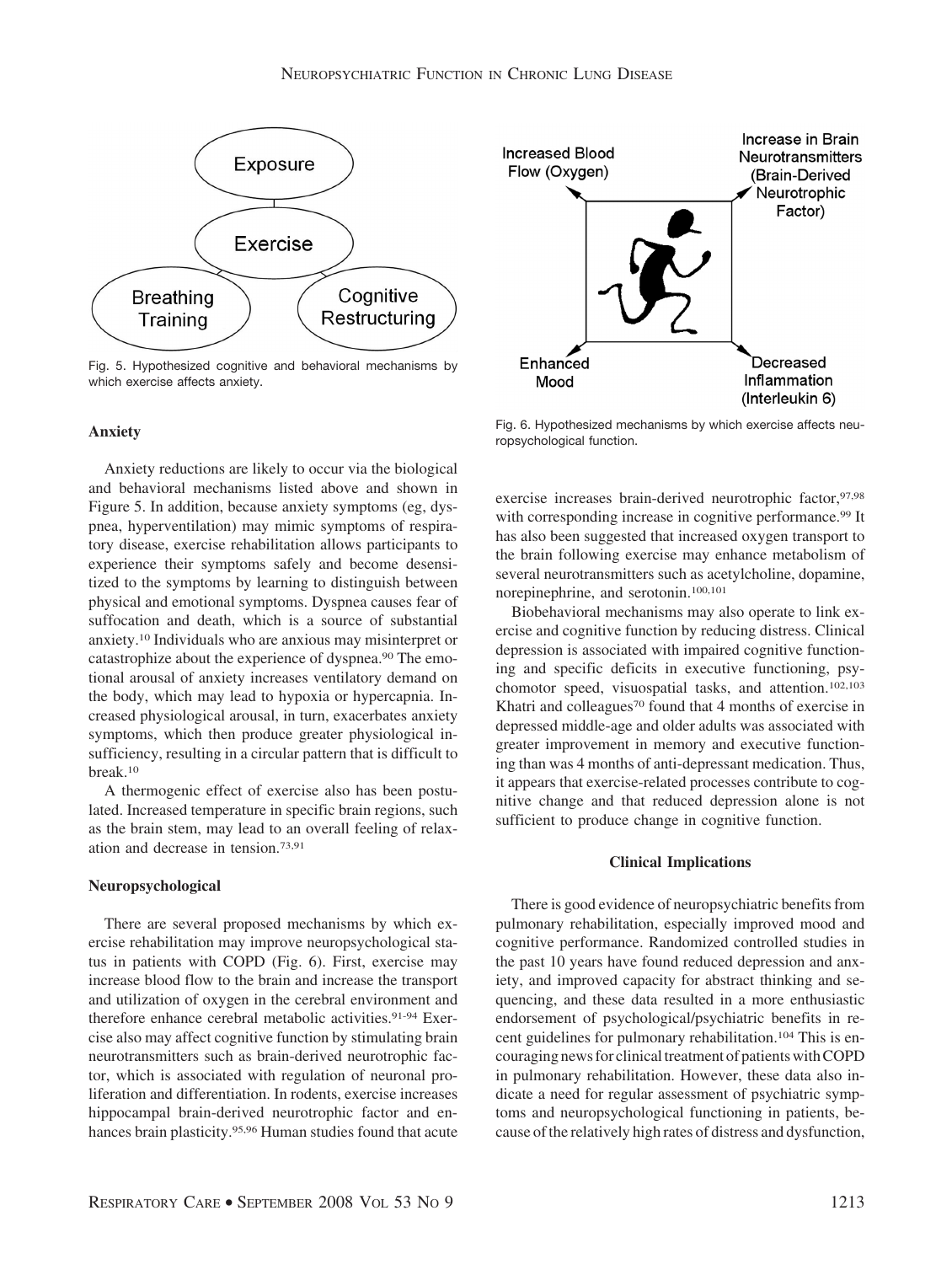as well as the need to document the severity of distress/ dysfunction and the importance of documenting changes in neuropsychiatric outcomes during the course of pulmonary rehabilitation. Many of the measures of psychiatric distress identified above are self-report indicators that are relatively easy for patients to complete and for pulmonary rehabilitation staff to score. Thus, one important implication of this review is to encourage regular and widespread evaluation of neuropsychiatric functioning in patients entering pulmonary rehabilitation. For many patients, pulmonary rehabilitation will reduce distress. For patients with greater distress, additional behavioral or pharmacologic treatment may be an important adjunct to pulmonary rehabilitation. A second implication of the data summarized above is that patients need to maintain their physical activity regimen to sustain the gains in physical-fitness, mood, and cognitive performance following pulmonary rehabilitation. Thus, it is especially important to help patients identify sources of support (personal and/or institutional) to continue their exercise following participation in pulmonary rehabilitation.

#### **REFERENCES**

- 1. Yohannes AM, Roomi J, Waters K, Connolly MJ. Quality of life in elderly patients with COPD: measurement and predictive factors. Respir Med 1998;92(10):1231-1236.
- 2. Graydon JE, Ross E. Influence of symptoms, lung function, mood, and social support on level of functioning of patients with COPD. Res Nurs Health 1995;18(6):525-533.
- 3. Meek PM, Lareau SC, Anderson D. Memory for symptoms in COPD patients: how accurate are their reports. Eur Respir J 2001; 18(3):474-481.
- 4. Parehk PI, Blumenthal JA, Babyak MA, LaCaille R, Rowe S, Dancel L, et al. Gas exchange and exercise capacity affect neurocognitive performance in patients with lung disease. Psychosom Medicine 2005;67(3):425-432.
- 5. Crews WD, Jefferson AL, Broshek DK, Rhodes RD, Williamson J, Brazil AM, et al. Neuropsychological dysfunction in patients with end-stage pulmonary disease: lung transplant evaluation. Arch Clin Neuropsychol 2003;1(4)8:353-362.
- 6. White J, Hopkins RO, Glissmeyer EW, Kitterman N, Elliot CG. Cognitive, emotional, and quality of life outcomes in patients with pulmonary aterial hypertension. Respir Res 2006;7:55-65.
- 7. Dowson C, Laing R, Barraclough R, Mulder R, Norris K, Drennan C. The use of the Hospital Anxiety and Depression Scale (HADS) in patients with chronic obstructive pulmonary disease: a pilot study. N Z Med J 2001;114(1141):447-449.
- 8. van Ede L, Yzermans CJ, Brouwer HJ. Prevalence of depression in patients with chronic obstructive pulmonary disease: a systematic review. Thorax 1999;54(8):688-692.
- 9. Light RW, Merrill EJ, Despars JA, Gordon GH, Mutalipassi LR. Prevalence of depression and anxiety in patients with COPD: relationship to functional capacity. Chest 1985;87(1):35-38.
- 10. Sandhu HS. Psychosocial issues in chronic obstructive pulmonary disease. Clin Chest Med 1986;7(4):629.
- 11. Kim HF, Kunik ME, Molinari VA, Hillman SL, Petersen NJ, Nahas Z, Goodnight-White S. Functional impairment in COPD patients: the impact of anxiety and depression. Psychosomatics 2000;41(6): 465-471.
- 12. Weaver TE, Richmond TS, Narsavage GL. An explanatory model of functional status in chronic obstructive pulmonary disease. Nurs Res 1997;46(1):26-31.
- 13. Leidy NK. Functional performance in people with chronic obstructive pulmonary disease. Image J Nurs Sch 1995;27(1):23-34.
- 14. Felker B, Katon W, Hedrick SC, Rasmussen J, McKnight K, Mc-Donnell MB, Fihn SD. The association between depressive symptoms and health status in patients with chronic pulmonary disease. Gen Hosp Psychiatry 2001;23(2):56-61.
- 15. Stapleton RD, Nielson EL, Engelberg RA, Patrick DL, Curtis JR. Association of depression and life-sustaining treatment preferences in patients with COPD. Chest 2005;127(1):328-334.
- 16. Dowson CA, Town GI, Framptom C, Mulder CT. Psychopathology and illness beliefs influence COPD self-management. J Psychosom Res 2004;56(3):333-340.
- 17. Wagena EJ, Kant I, Huibers MJ, van Amelsvoort GL, Swaen GM, Wouters EF, van Schayck CP. Psychological distress and depressed mood in employees with asthma, chronic bronchitis or emphysema: a population-based observational study on prevalence and the relationship with smoking cigarettes. Eur J Epidemiol 2004;19(2): 147-153.
- 18. Engström C-P, Persson L-O, Larsson S, Rydén A, Sullivan M. Functional status and well being in chronic obstructive pulmonary disease with regard to clinical parameters and smoking: a descriptive and comparative study. Thorax 1996;51(8):825-830.
- 19. Yohannes AM, Baldwin RC, Connolly MJ. Prevalence of subthreshold depression in elderly patients with chronic obstructive pulmonary disease. Int J Geriatr Psychiatry 2003;18(5):412-416.
- 20. Gudmundsson G, Gislason T, Janson C, Lindberg E, Hallin R, Ulrik CS, et al. Risk factors for rehospitalization in COPD: role of health status, anxiety, and depression. Eur Respir J 2005;26(3):414-419.
- 21. Dudley DL, Glaser EM, Jorgenson BN, Logan DL. Psychosocial concomitants to rehabilitation in chronic obstructive pulmonary disease. Part 2: psychosocial treatment. Chest 1980;77(4):544-551.
- 22. Porzelius J, Vest M, Nochomovitz M. Respiratory function, cognitions, and panic in chronic obstructive pulmonary patients. Beh Res Ther 1992;30(1):75-77.
- 23. Goreczny AJ, Brantley PJ, Buss RR, Waters F. Daily stress and anxiety and their relation to daily fluctuations of symptoms in asthma and chronic obstructive pulmonary disease (COPD) patients. J Psychopath Beh Assess 1988;10:259.
- 24. Fioravanti M, Nacca D, Amati S, Buckley AE, Bisetti A. Chronic obstructive pulmonary disease and associated patterns of memory decline. Dementia 1995;6(1):39-48.
- 25. Antonelli-Incalzi RA, Corsonello A, Pedone C, Trojano L, Acanfora D, Spada A, et al. Drawing impairment predicts mortality in severe COPD. Chest 2006;130(6):1687-1694.
- 26. Özge C, Özge A, Unal O. Cognitive and functional deterioration in patients with severe COPD. Behav Neurol 2006;17(2):121-130.
- 27. Antonelli Incalzi RA, Marra C, Giordano A, Calcagni ML, Cappa A, Basso S, et al. Cognitive impairment in chronic obstructive pulmonary disease: a neuropsychological and spect study. J Neurol 2003;250(3):325-332.
- 28. Incalzi RA, Gemma A, Marra C, Capparella O, Fuso L, Carbonin P. Verbal memory impairment in COPD: its mechanisms and clinical relevance. Chest 1997;112(6):1506-1513.
- 29. Prigatano GP, Parsons O, Wright E, Levin DC, Hawryluk G. Neuropsychological test performance in mildly hypoxemic patients with chronic obstructive pulmonary disease. J Consult Clin Psychol 1983; 51(1):108-116.
- 30. Grant I, Prigatano GP, Heaton RK, McSweeney AJ, Wright EC, Adams KM. Progressive neuropsychologic impairment and hypoxemia. Arch Gen Psychiatry 1987;44(11):999-1006.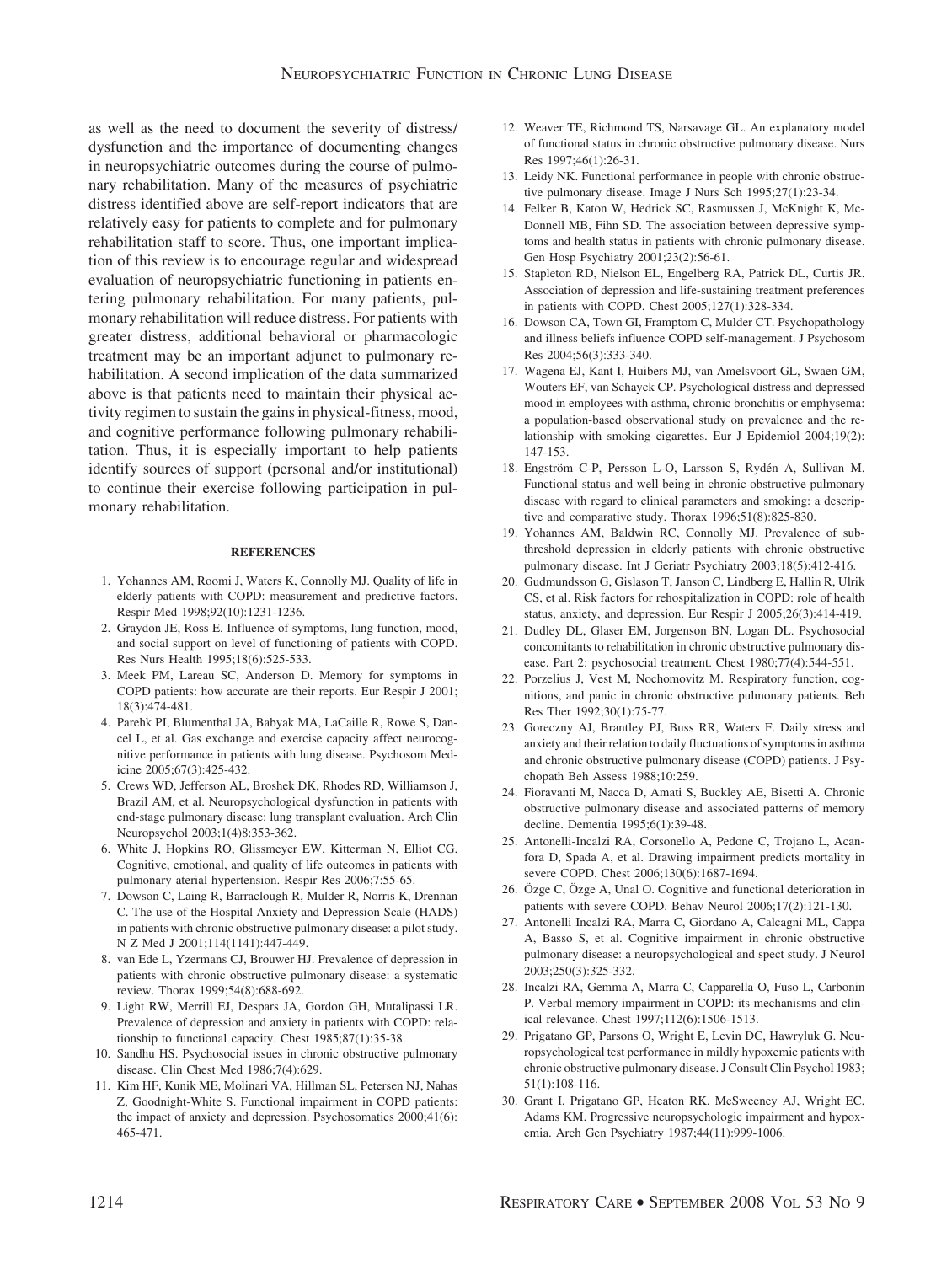- 31. Stuss DT, Peterkin I, Guzman DA, Guzman C, Troyer AK. Chronic obstructive pulmonary disease: effects of hypoxia on neurological and neuropsychological measures. J Clin Exp Neuropsychol 1997; 19(4):515-524.
- 32. Isoaho R, Puolijoki H, Huhti E, Laippala P, Kivellä SL. Chronic obstructive pulmonary disease and cognitive impairment in the elderly. Int Psychogeriatr 1996;8(1):113-125.
- 33. Ortapamuk H, Naldoken S. Brain perfusion abnormalities in chronic obstructive pulmonary disease: comparison with cognitive impairment. Annals of Nuclear Medicine 2006;20(2):99-106.
- 34. Liesker JJ, Postma DS, Beukema RJ, ten Hacken NH, van der Molen T, Riemersma RA, et al. Cognitive performance in patients with COPD. Respir Med 2004;98(4):351-356.
- 35. Emery CF, Schein RL, Hauck ER, MacIntryre NR. Psychological and cognitive outcomes of a randomized trial of exercise among patients with chronic obstructive pulmonary disease. Health Psychol 1998;17(3):232-240.
- 36. Grant I, Heaton RK, McSweeny AJ, Adams KM, Timms RM. Neuropsychologic findings in hypoxemic chronic obstructive pulmonary disease. Arch Intern Med 1982;142(8):1470-1476.
- 37. Rourke SB, Adams KM. The neuropsychological correlates of acute and chronic hypoxemia. In: Grant I, Adams KM, editors. Neuropsychological assessment of neuropsychiatric disorders, 2nd edition. New York: Oxford University Press; 1996:379-402
- 38. Shim TS, Lee JH, Kim SY, Lim T, Kim SJ, Kim DS, Kim WD. Cerebral metabolic abnormalities in COPD patients detected by localized proton magnetic resonance spectroscopy. Chest 2001; 120(5):1506-1513.
- 39. Hamilton G, Mathur R, Allsop JM, Forton DM, Dhanjal NS, Shaw RJ, Taylor-Robinson SD. Changes in brain intracellular pH and membrane phospholipids on oxygen therapy in hypoxic patients with chronic obstructive pulmonary disease. Metab Brain Dis 2003; 18(1):95-109.
- 40. Mikkelsen RL, Middelboe T, Pisinger C, Stage KB. Anxiety and depression in patients with chronic obstructive pulmonary disease (COPD). A review. Nord J Psychiatry 2004;58(1):65-70.
- 41. Gift AG, McCrone SH. Depression in patients with COPD. Heart Lung 1993;22(4):289-297.
- 42. Beck AT. Depression inventory. Philadelphia: Center for Cognitive Therapy, 1978.
- 43. Radloff LS. The CES-D scale: a self-report depression scale for research in the general population. Appl Psychol Measure 1977; 1(3):385-401.
- 44. Beck AT, Steer RA, Garbin MG. Psychometric properties of the Beck depression inventory: twenty-five years of evaluation. Clin Psychol Rev 1988;8:77-100.
- 45. Johnson DA, Heather BB. The sensitivity of the Beck depression inventory to changes of symptomatology. Brit J Psychiatry 1974; 125(0):184-185.
- 46. Spitzer RL, Williams JB, Kroenke K, Linzer M, deGruy FV III, Hahn SR, et al. Utility of a new procedure for diagnosing mental disorders in primary care. The PRIME-MD 1000 study. JAMA 1994;272(22):1749-5176.
- 47. Kroenke K, Spitzer RL, Williams JB. The PHQ-9: validity of a brief depression severity measure. J Gen Intern Med 2001;16(9): 606-613.
- 48. Beck AT, Epstein N, Brown G, Steer RA. An inventory for measuring clinical anxiety: psychometric properties. J Consult Clin Psychol 1988;56(6):893-897.
- 49. Spielberger CE, Gorsuch RL, Luschene RE. Manual for the State-Trait Anxiety Inventory. Palo Alto: Consulting Psychologist Press, 1970.
- 50. Beck AT, Steer RA. Beck Anxiety Inventory Manual. San Antonio: The Psychological Corporation, Harcourt Brace & Company; 1993.
- 51. Zigmond AS, Snaith RP. The hospital anxiety and depression scale. Acta Psychiatr Scand 1983;67:361-370.
- 52. Cattell RB. Theory of fluid and crystallized intelligence: a critical experiment. J Educ Psychol 1963;54:1-22.
- 53. Horn JL, Donaldson G, Engstrom R. Apprehension, memory, and fluid intelligence decline in adulthood. Res Aging 1981;3(1):33-84.
- 54. Schaie KW. The course of adult intellectual development. Am Psychol 1994;49(4):304-313.
- 55. Wechsler D. Wechsler adult intelligence scale, 3rd edition: administration and scoring manual. New York: The Psychological Corporation, 1997.
- 56. Reitan RM. Validity of the trail making test as an indicator of organic brain damage. Percept Motor Skills 1985;8:271-276.
- 57. Stroop JR. Studies of interference in serial verbal reactions. J Experi Psychol 1935;18:643-662.
- 58. Heaton RK, Chelune GJ, Talley JL, Kay GG, Curtiss G. Wisconsin card sorting test manual: revised and expanded. Odessa, FL: Psychological Assessment Resources, 1993.
- 59. Buschke H, Fuld PA. Evaluating storage, retention, and retrieval in disordered memory and learning. Neurology 1974;24(11):1019- 1025.
- 60. Estes WK. Learning theory and intelligence. Am Psychol 1974;29: 740-749.
- 61. Spreen O, Strauss E. A compendium of neuropsychological tests. New York: Oxford University Press; 1991.
- 62. Molloy DW, Alemayehu E, Roberts R. Reliability of standardized mini-mental state examination compared with traditional minimental state examination, Am J Psychiatry 1991;148(1):102-105.
- 63. Antonelli-Incalzi R, Corsonello A, Trojano L, Pedone C, Acanfora D, Spada A, et al. Screening of cognitive impairment in chronic obstructive disease. Dement Geriatr Cogn Disord 2007;23(4):264- 270.
- 64. Emery CF, Leatherman LE, Burker EJ, MacIntyre NR. Psychological outcomes of a pulmonary rehabilitation program. Chest 1991; 100(3):613-617.
- 65. Kozora E, Tran ZV, Make B. Neurobehavioral improvement after brief rehabilitation in patients with chronic obstructive pulmonary disease. J Cardiopulm Rehabil 2002;22(6):426-430.
- 66. Griffiths TL, Burr ML, Campbell IA, Lewis-Jenkins V, Mullins J, Shiels K, et al. Results at 1 year of outpatient multidisciplinary pulmonary rehabilitation: a randomized controlled trial. Lancet 2000; 355(9201):362-368.
- 67. Güell R, Resqueti V, Sangenis M, Morante F, Martorell B, Casan P, Guyatt GH. Impact of pulmonary rehabilitation on psychosocial morbidity in patients with severe COPD. Chest 2006;129(4):899- 904. Erratum in: Chest 2007;132(2):738.
- 68. Ries AL, Kaplan RM, Limberg TM, Prewitt LM. Effects of pulmonary rehabilitation on physiological and psychosocial outcomes in patients with chronic obstructive pulmonary disease. Ann Intern Med 1995;122(11):823-832.
- 69. Etnier JL, Berry M. Fluid intelligence in an older COPD sample after short- or long-term exercise. Med Sci Sports Exerc 2001; 33(10):1620-1628.
- 70. Khatri P, Blumenthal JA, Babyak MA, Craighead WE, Herman S, Baldewisz T, et al. Effects of exercise training on cognitive functioning among depressed older men and women. J Aging Phys Act 2001;9:43-57.
- 71. Kramer AF, Hahn S, Cohen NJ, McAuley E, Scalf PE, Erikson KI. Aging, fitness and neurocognitive function. Nature 1999;400(6743): 418-419.
- 72. Emery CF, Shermer RL, Hauck ER, Hsiao ET, MacIntyre NR. Cognitive and psychological outcomes of exercise in a 1 year follow-up study of patients with COPD. Health Psychol 2003;22(6): 598-604.